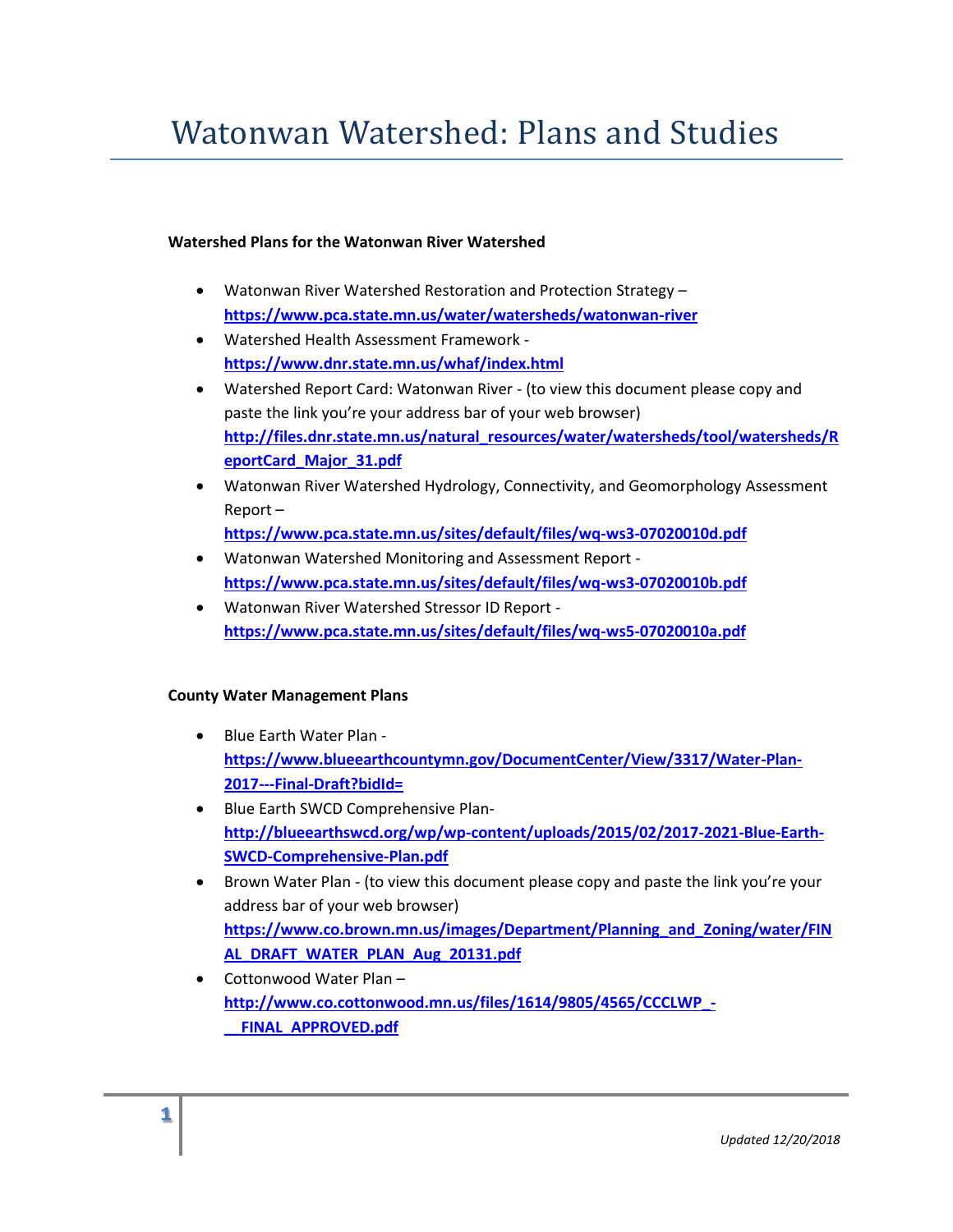- Jackson Water Plan **[https://www.co.jackson.mn.us/vertical/Sites/%7B47B68709-5081-4D2D-A79C-](https://www.co.jackson.mn.us/vertical/Sites/%7B47B68709-5081-4D2D-A79C-49891B025171%7D/uploads/Water_Management_Plan_2013_Amendment.PDF)[49891B025171%7D/uploads/Water\\_Management\\_Plan\\_2013\\_Amendment.PDF](https://www.co.jackson.mn.us/vertical/Sites/%7B47B68709-5081-4D2D-A79C-49891B025171%7D/uploads/Water_Management_Plan_2013_Amendment.PDF)**
- Martin Water Plan **[https://link.zixcentral.com/u/a3c4ed53/ZGRSv9Te6BGYpNzahnsoMg?u=http%3A%2F](https://link.zixcentral.com/u/a3c4ed53/ZGRSv9Te6BGYpNzahnsoMg?u=http%3A%2F%2Fwww.co.martin.mn.us%2Fimages%2FPlanning%2FLand_Use_Page%2FMartinCountyLocalWaterPlan2016.pdf) [%2Fwww.co.martin.mn.us%2Fimages%2FPlanning%2FLand\\_Use\\_Page%2FMartinCoun](https://link.zixcentral.com/u/a3c4ed53/ZGRSv9Te6BGYpNzahnsoMg?u=http%3A%2F%2Fwww.co.martin.mn.us%2Fimages%2FPlanning%2FLand_Use_Page%2FMartinCountyLocalWaterPlan2016.pdf) [tyLocalWaterPlan2016.pdf](https://link.zixcentral.com/u/a3c4ed53/ZGRSv9Te6BGYpNzahnsoMg?u=http%3A%2F%2Fwww.co.martin.mn.us%2Fimages%2FPlanning%2FLand_Use_Page%2FMartinCountyLocalWaterPlan2016.pdf)**
- Watonwan Water Plan **<http://www.co.watonwan.mn.us/DocumentCenter/View/913>**
- Martin County Multipurpose Drainage Management Plan (to view this document please copy and paste the link you're your address bar of your web browser) **[http://www.co.martin.mn.us/images/Ditch%20Admin/Martin%20County%20Multipu](http://www.co.martin.mn.us/images/Ditch%20Admin/Martin%20County%20Multipurpose%20Drainage%20Management%20Plan.pdf) [rpose%20Drainage%20Management%20Plan.pdf](http://www.co.martin.mn.us/images/Ditch%20Admin/Martin%20County%20Multipurpose%20Drainage%20Management%20Plan.pdf)**

## **Surface Water Hydrology Atlas's**

- 13-County Area Surface Water Hydrology Atlas **[https://mrbdc.mnsu.edu/surface](https://mrbdc.mnsu.edu/surface-water-hydrology-atlas-13-county)[water-hydrology-atlas-13-county](https://mrbdc.mnsu.edu/surface-water-hydrology-atlas-13-county)**
	- 1. Blue Earth County Surface Water Hydrology Atlas **[https://mrbdc.mnsu.edu/sites/mrbdc.mnsu.edu/files/public/gis/minnesota\\_hy](https://mrbdc.mnsu.edu/sites/mrbdc.mnsu.edu/files/public/gis/minnesota_hydrologic_atlas/blue_earth_county.pdf) [drologic\\_atlas/blue\\_earth\\_county.pdf](https://mrbdc.mnsu.edu/sites/mrbdc.mnsu.edu/files/public/gis/minnesota_hydrologic_atlas/blue_earth_county.pdf)**
	- **2.** Brown County Surface Water Hydrology Atlas **[https://mrbdc.mnsu.edu/sites/mrbdc.mnsu.edu/files/public/gis/minnesota\\_hy](https://mrbdc.mnsu.edu/sites/mrbdc.mnsu.edu/files/public/gis/minnesota_hydrologic_atlas/brown_county.pdf) [drologic\\_atlas/brown\\_county.pdf](https://mrbdc.mnsu.edu/sites/mrbdc.mnsu.edu/files/public/gis/minnesota_hydrologic_atlas/brown_county.pdf)**
	- **3.** Cottonwood County Surface Water Hydrology Atlas **[https://mrbdc.mnsu.edu/sites/mrbdc.mnsu.edu/files/public/gis/minnesota\\_hy](https://mrbdc.mnsu.edu/sites/mrbdc.mnsu.edu/files/public/gis/minnesota_hydrologic_atlas/cottonwood_county.pdf) [drologic\\_atlas/cottonwood\\_county.pdf](https://mrbdc.mnsu.edu/sites/mrbdc.mnsu.edu/files/public/gis/minnesota_hydrologic_atlas/cottonwood_county.pdf)**
	- **4.** Jackson County Surface Water Hydrology Atlas **[https://mrbdc.mnsu.edu/sites/mrbdc.mnsu.edu/files/public/gis/minnesota\\_hy](https://mrbdc.mnsu.edu/sites/mrbdc.mnsu.edu/files/public/gis/minnesota_hydrologic_atlas/jackson_county.pdf) [drologic\\_atlas/jackson\\_county.pdf](https://mrbdc.mnsu.edu/sites/mrbdc.mnsu.edu/files/public/gis/minnesota_hydrologic_atlas/jackson_county.pdf)**
	- **5.** Martin County Surface Water Hydrology Atlas **[https://mrbdc.mnsu.edu/sites/mrbdc.mnsu.edu/files/public/gis/minnesota\\_hy](https://mrbdc.mnsu.edu/sites/mrbdc.mnsu.edu/files/public/gis/minnesota_hydrologic_atlas/martin_county.pdf) [drologic\\_atlas/martin\\_county.pdf](https://mrbdc.mnsu.edu/sites/mrbdc.mnsu.edu/files/public/gis/minnesota_hydrologic_atlas/martin_county.pdf)**
	- **6.** Watonwan County Surface Water Hydrology Atlas **[https://mrbdc.mnsu.edu/sites/mrbdc.mnsu.edu/files/public/gis/minnesota\\_hy](https://mrbdc.mnsu.edu/sites/mrbdc.mnsu.edu/files/public/gis/minnesota_hydrologic_atlas/watonwan_county.pdf) [drologic\\_atlas/watonwan\\_county.pdf](https://mrbdc.mnsu.edu/sites/mrbdc.mnsu.edu/files/public/gis/minnesota_hydrologic_atlas/watonwan_county.pdf)**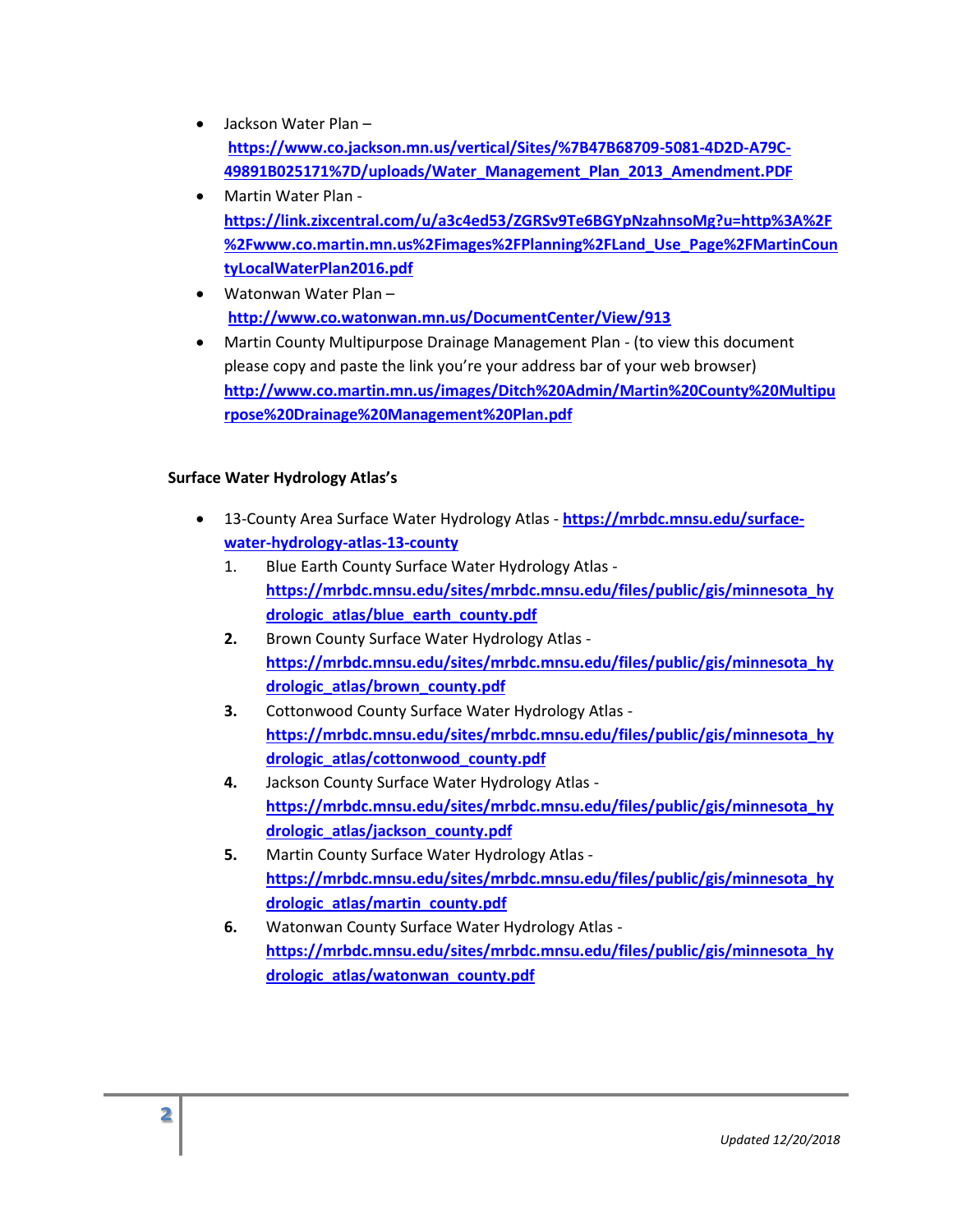### **Geologic Atlas's**

• 13-County Geologic Atlas – **<https://mrbdc.mnsu.edu/geologic-atlas-13-county>**

### **Groundwater and Drinking Water Protection**

- Watonwan River GRAPS **[http://www.health.state.mn.us/divs/eh/water/dwp\\_cwl/localimplem/index.html](http://www.health.state.mn.us/divs/eh/water/dwp_cwl/localimplem/index.html)**
- South-Central Minnesota Groundwater Monitoring of Mt. Simon Aquifer (Phase 1) **[https://files.dnr.state.mn.us/publications/waters/south\\_central\\_mn\\_gw\\_monitoring.](https://files.dnr.state.mn.us/publications/waters/south_central_mn_gw_monitoring.pdf) [pdf](https://files.dnr.state.mn.us/publications/waters/south_central_mn_gw_monitoring.pdf)**
- South-Central Minnesota Groundwater Monitoring of Mt. Simon Aquifer (Phase 2) **[https://files.dnr.state.mn.us/publications/waters/south\\_central\\_mn\\_gw\\_monitoring](https://files.dnr.state.mn.us/publications/waters/south_central_mn_gw_monitoring_phase2.pdf) [\\_phase2.pdf](https://files.dnr.state.mn.us/publications/waters/south_central_mn_gw_monitoring_phase2.pdf)**
- Mountain Lake Wellhead Protection Plan Located on the reports page.
- St. James Wellhead Protection Plan Located on the reports page.
- Truman Wellhead Protection Plan Located on the reports page.
- Madelia Wellhead Protection Plan Located on the reports page along with the updated wellhead protection plan implementation table.
- Darfur Wellhead Protection Plan Currently being updated.
- La Salle Wellhead Protection Plan Located on the reports page.
- County Geologic Atlas, Part A (Blue Earth) **<https://conservancy.umn.edu/handle/11299/116097>**
- County Geologic Atlas, Part A (Brown) **<https://conservancy.umn.edu/handle/11299/183489>**
- County Geologic Atlas, Part B (Blue Earth) **[https://files.dnr.state.mn.us/waters/groundwater\\_section/mapping/cga/c26\\_blueear](https://files.dnr.state.mn.us/waters/groundwater_section/mapping/cga/c26_blueearth/report.pdf) [th/report.pdf](https://files.dnr.state.mn.us/waters/groundwater_section/mapping/cga/c26_blueearth/report.pdf)**

### **Fish and Wildlife Habitat**

- Minnesota Fish Habitat Plan: A Strategic Guidance Document **[http://files.dnr.state.mn.us/fish\\_wildlife/fisheries/habitat/2013\\_fishhabitatplan.pdf](http://files.dnr.state.mn.us/fish_wildlife/fisheries/habitat/2013_fishhabitatplan.pdf)**
- Minnesota Duck Recovery Plan **[https://files.dnr.state.mn.us/recreation/hunting/waterfowl/duckplan\\_042106.pdf](https://files.dnr.state.mn.us/recreation/hunting/waterfowl/duckplan_042106.pdf)**
- Minnesota Shallow Lakes Program Plan **<https://files.dnr.state.mn.us/recreation/hunting/waterfowl/shallowlakesplan.pdf>**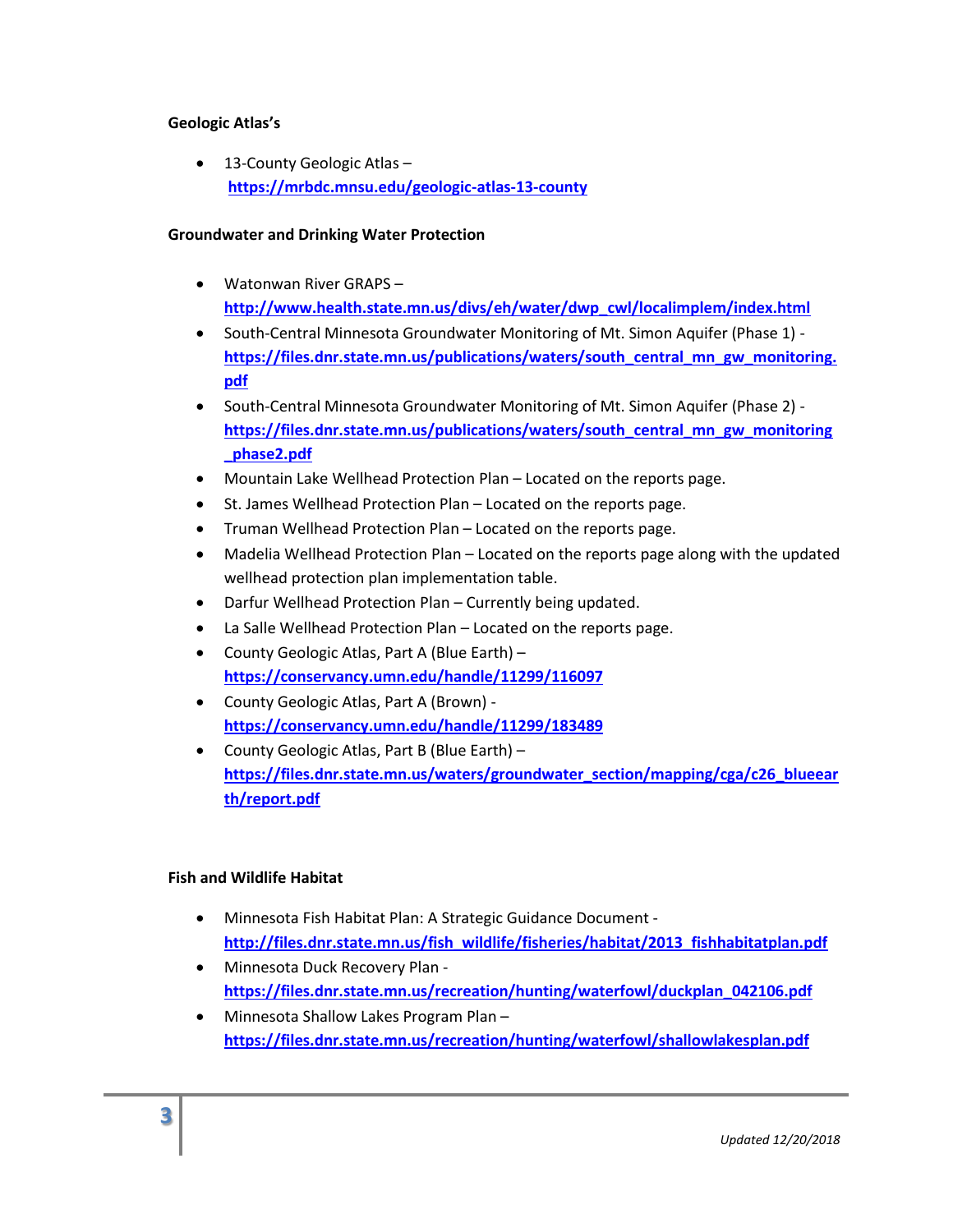- Minnesota Prairie Conservation Plan **[https://files.dnr.state.mn.us/eco/mcbs/mn\\_prairie\\_conservation\\_plan.pdf](https://files.dnr.state.mn.us/eco/mcbs/mn_prairie_conservation_plan.pdf)**
- Minnesota Audubon Society Blueprint for Minnesota Prairie Parkland Region **[http://mn.audubon.org/sites/g/files/amh601/f/prairie\\_parkland\\_conservation\\_bluep](http://mn.audubon.org/sites/g/files/amh601/f/prairie_parkland_conservation_blueprint_10-22-14.pdf) [rint\\_10-22-14.pdf](http://mn.audubon.org/sites/g/files/amh601/f/prairie_parkland_conservation_blueprint_10-22-14.pdf)**
- Minnesota Working Lands Initiative **<https://files.dnr.state.mn.us/aboutdnr/reports/legislative/2010workinglands.pdf>**
- National wetland Inventory **<https://www.fws.gov/wetlands/index.html>**
- Minnesota Pheasant Summit Action Plan (to view this document please copy and paste the link you're your address bar of your web browser) **[https://files.dnr.state.mn.us/fish\\_wildlife/habitat/prairie/pheasantaction/pheasant\\_](https://files.dnr.state.mn.us/fish_wildlife/habitat/prairie/pheasantaction/pheasant_action_plan.pdf) [action\\_plan.pdf](https://files.dnr.state.mn.us/fish_wildlife/habitat/prairie/pheasantaction/pheasant_action_plan.pdf)**
- Wetland Restoration Strategy for Minnesota **[http://www.bwsr.state.mn.us/wetlands/Restoration\\_Strategy.pdf](http://www.bwsr.state.mn.us/wetlands/Restoration_Strategy.pdf)**
- Minnesota Restorable Depressional Wetland Inventory **[http://www.ducks.org/conservation/geographic-information-systems/minnesota](http://www.ducks.org/conservation/geographic-information-systems/minnesota-restorable-wetlands)[restorable-wetlands](http://www.ducks.org/conservation/geographic-information-systems/minnesota-restorable-wetlands)**
- Minnesota's Wildlife Action Plan**[https://files.dnr.state.mn.us/assistance/nrplanning/bigpicture/mnwap/wildlife](https://files.dnr.state.mn.us/assistance/nrplanning/bigpicture/mnwap/wildlife-action-plan-2015-2025.pdf)[action-plan-2015-2025.pdf](https://files.dnr.state.mn.us/assistance/nrplanning/bigpicture/mnwap/wildlife-action-plan-2015-2025.pdf)**
- Sentinel Lake Assessment Report (St. James Lake) **<https://www.pca.state.mn.us/sites/default/files/wq-2slice83-0043.pdf>**

# **State Plans**

- Collaborative for Sediment Source Reduction: Greater Blue Earth River Basin **[http://www.bwsr.state.mn.us/drainage/dwg/resources/CSSR\\_Final\\_Report.pdf](http://www.bwsr.state.mn.us/drainage/dwg/resources/CSSR_Final_Report.pdf)**
- Sediment Reduction Strategy for Minnesota River Basin and South Metro Mississippi River –

**<https://www.pca.state.mn.us/sites/default/files/wq-iw4-02.pdf>**

- Minnesota Nutrient Reduction Strategy **<https://www.pca.state.mn.us/sites/default/files/wq-s1-80.pdf>**
- Nitrogen in Minnesota Surface Waters: Conditions, Trends, Sources, and Reductions **<https://www.pca.state.mn.us/sites/default/files/wq-s6-26a.pdf>**
- Blue Earth River Basin Fecal Coliform TMDL **<https://www.pca.state.mn.us/sites/default/files/wq-iw7-05b.pdf>**
- Greater Blue Earth Basin Turbidity TMDL (In Progress) **<https://www.pca.state.mn.us/sites/default/files/wq-iw7-29b.pdf>**